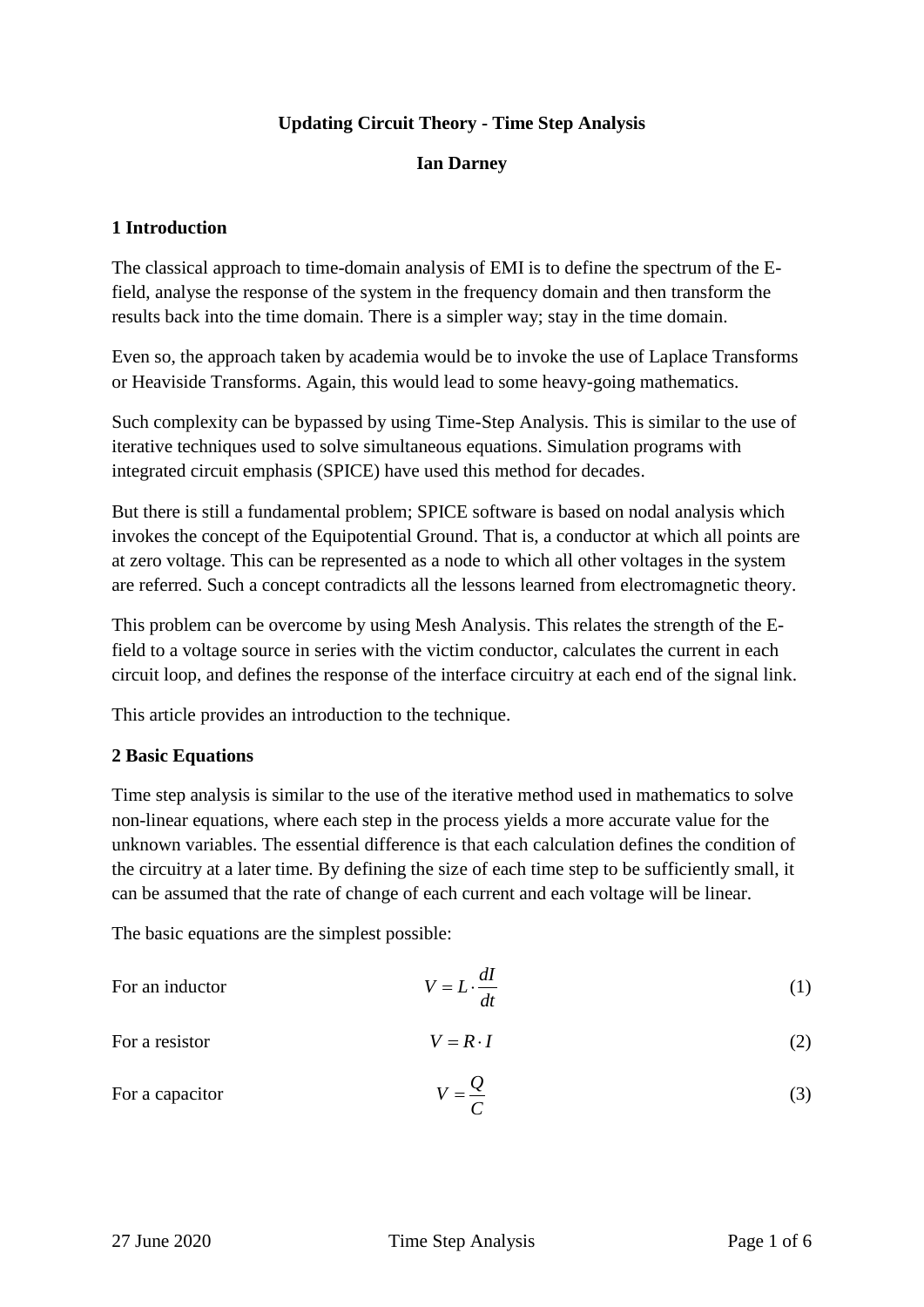Where

$$
Q = \sum_{0}^{t} I \cdot dt \tag{4}
$$

It follows from (4) that  $I = \frac{dQ}{dt}$ *dt*  $=$ (5)

given that *t* is the elapsed time, *dt* is a finite increment of time, *dI* is a finite increment of current and *dQ* is a finite increment of charge.

#### **3 Series LCR Circuit**

For the circuit illustrated in Figure 1, it is assumed that the input *Vin* is a step voltage of 1 V and the objective is to determine the waveform of the current *I*. The first step in the process is to set out the voltage equation.

$$
Vin = L \cdot \frac{dI}{dt} + R \cdot I + \frac{Q}{C}
$$
\n<sup>(6)</sup>

The next step is to rearrange this equation to put the variable *dI* on the left hand side.

$$
dI = \frac{dt}{L} \cdot \left( Vin - R \cdot I - \frac{Q}{C}\right)
$$
 (7)

If the initial values of *I* and *Q* are zero, then, apart from *dt*, the value of all the parameters on the right hand side of the equation are known. A guess-value for this parameter can be obtained by determining the time constant.

$$
\sqrt{L \cdot C} = 1 \times 10^{-5}
$$



Figure 1 Series LCR Circuit

Dividing this time constant by 10 gives the guess value:  $dt = 10^{-6}$ .

The task then is to compile a computer program which calculates the value of *dI* during the time interval *dt* and use it to update the values of *I* and *Q*. Then these new values can be assigned to the right hand side of equation (7) and the process repeated. The value of the current *I* can be recorded after each time step. Figure 2 illustrates the response.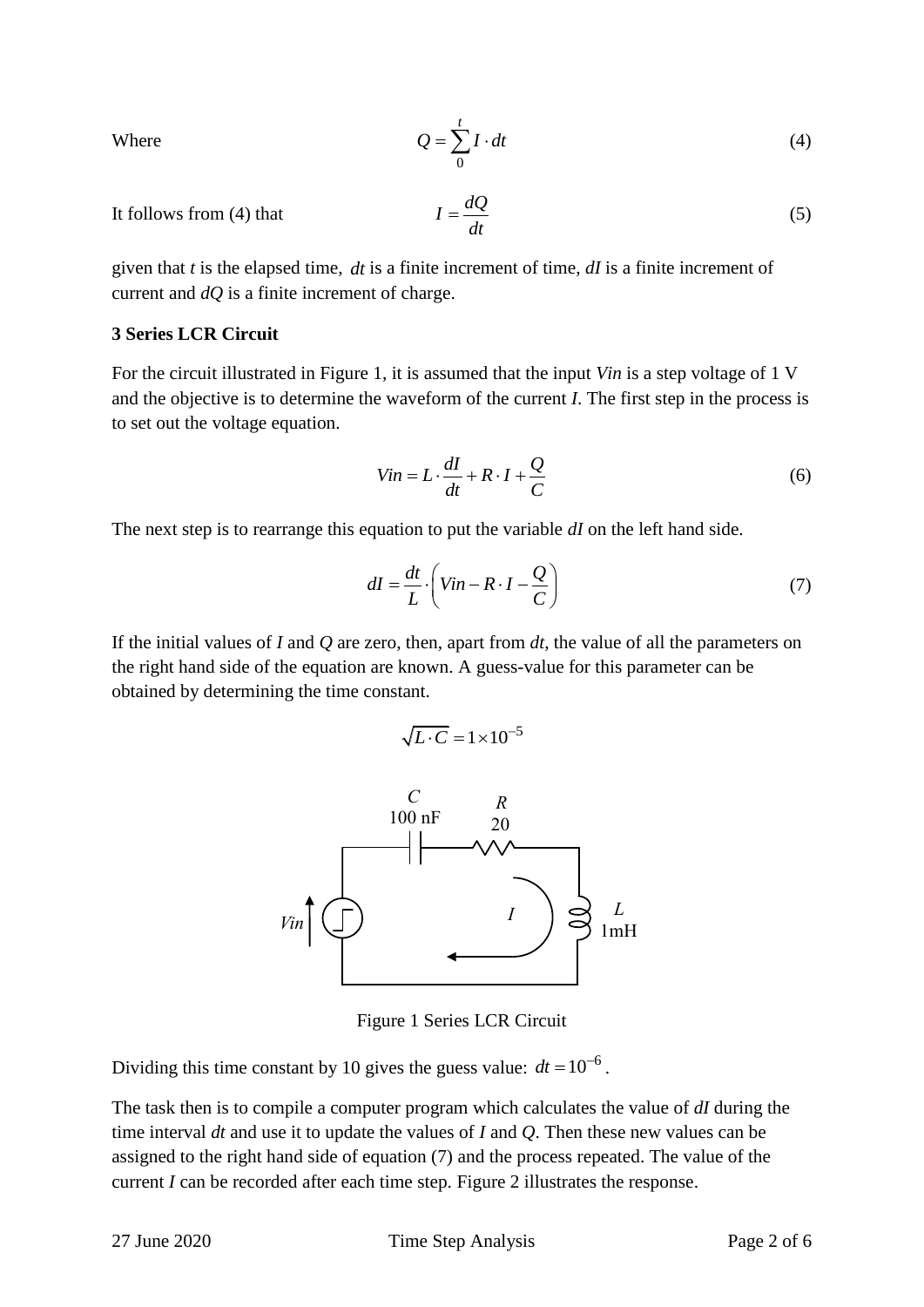

Figure 2 Transient response of series LCR circuit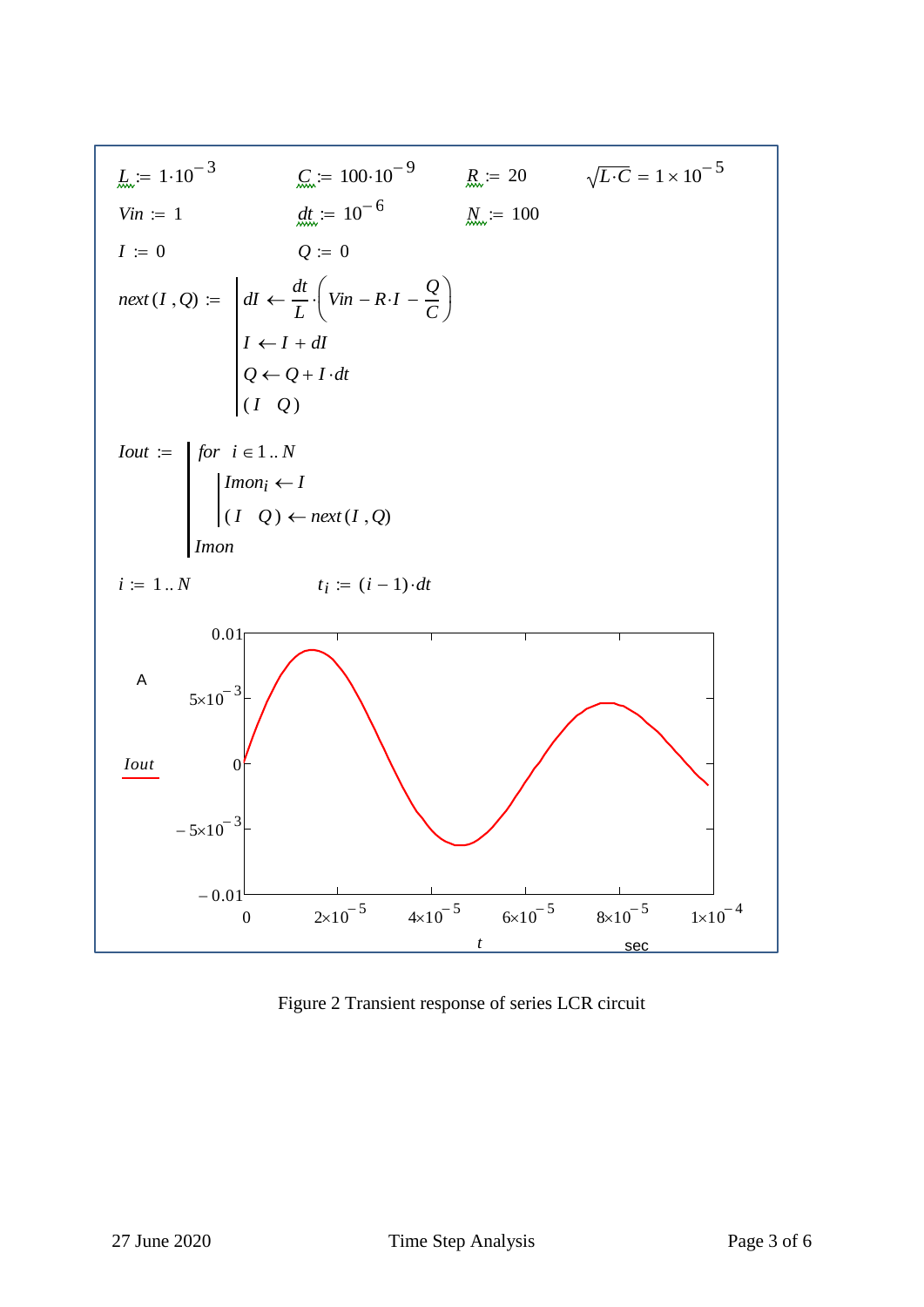#### **4 Low Pass Filter**

A slightly more complex example is that of Figure 3, which simulates a low-pass filter. To enable the model to simulate steady-state conditions, it is necessary to place a high value of resistance in parallel with the capacitance.



Figure 3 Low pass filter

The loop equations for this filter are

$$
Vin = RI \cdot Ia + LI \cdot \frac{dIa}{dt} + \frac{Ia \cdot dt}{CI} - \frac{Ib \cdot dt}{CI}
$$
  
\n
$$
0 = -\frac{Ia \cdot dt}{CI} + \frac{Ib \cdot dt}{CI} + R2 \cdot Ib - R2 \cdot Ic
$$
  
\n
$$
0 = -R2 \cdot Ib + R2 \cdot Ic + L2 \cdot \frac{dIc}{dt} + R3 \cdot Ic
$$
  
\n
$$
Q = (Ia - Ib) \cdot dt
$$
  
\n(9)

Let

Re-arranging equation (8) and invoking (9)

$$
dIa = \frac{dt}{LI} \cdot \left[ Vin - RI \cdot Ia - \frac{Q}{CI} \right]
$$
  
\n
$$
Ib = \frac{1}{R2} \cdot \left[ \frac{Q}{CI} + R2 \cdot Ic \right]
$$
  
\n
$$
dIc = \frac{dt}{L2} \cdot \left[ R2 \cdot Ib - R2 \cdot Ic - R3 \cdot Ic \right]
$$
\n(10)

The input variables of the Mathcad Worksheet are derived from the circuit model of Figure 3. The function *next* (*Ia, Ib, Ic, Q*) incorporates the set of equations defined by (10). The main program calculates a set of values for the output voltage *Vout* across 100 ohm load *R3*.

The graph at the bottom of the worksheet illustrates the response of this particular low pass filter to a 1 Volt step input.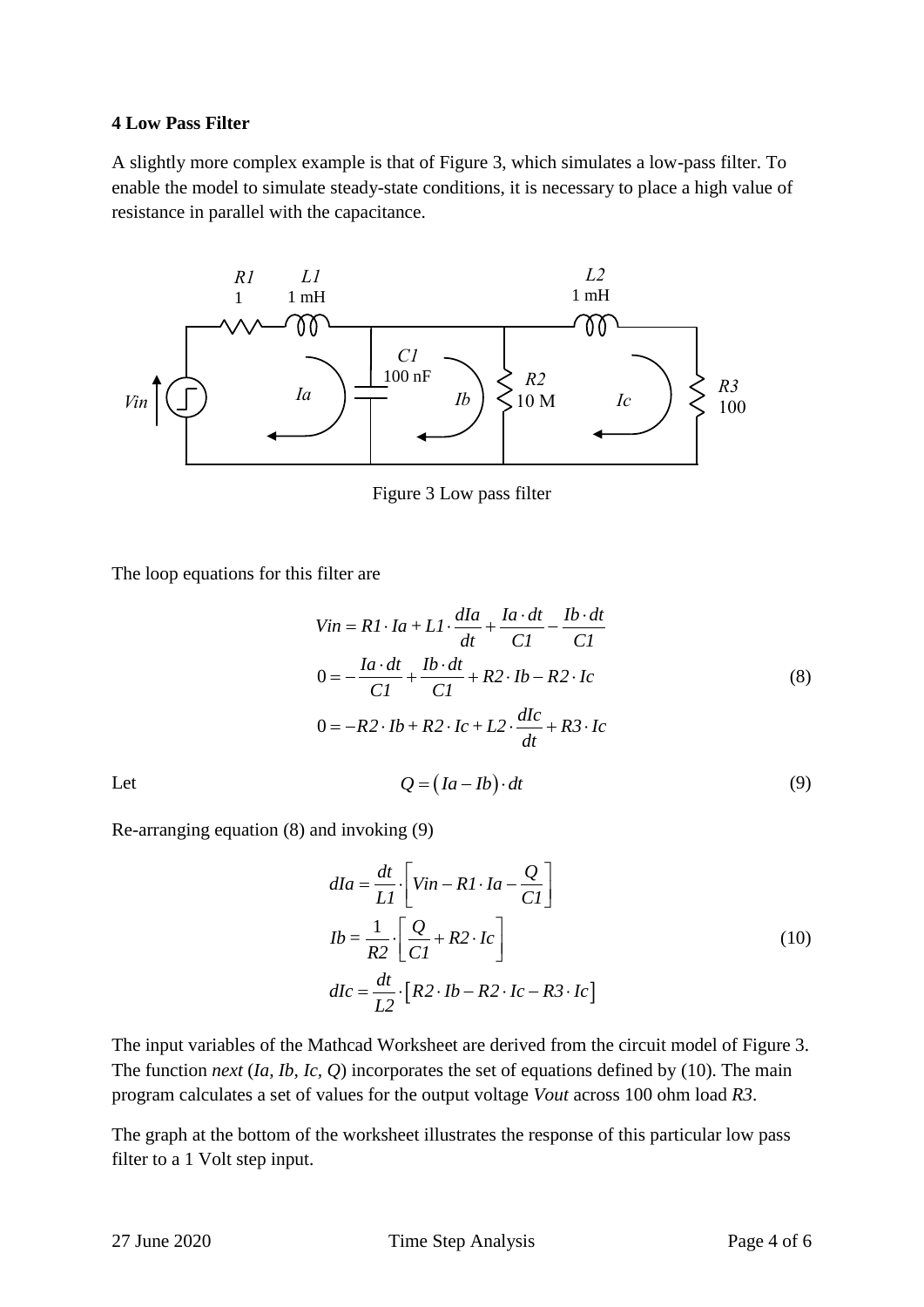*L1* := 
$$
1 \cdot 10^{-3}
$$
   
\n*L2* :=  $1 \cdot 10^{-3}$    
\n*R1* := 1   
\n*R2* :=  $10^{7}$    
\n*R3* := 100   
\n*Yin* := 1   
\n*At* :=  $10^{-6}$    
\n*At* :=  $0$    
\n*It* = 0   
\n*It* = 0   
\n*Let* = 0   
\n*At* = 0   
\n*It* = 0   
\n*It* = 0   
\n*It* = 0

*next* (*Ia Ib Ic Q*) *dIa dt L 1 Vin R1Ia Q C1 Ib Q R2C1 Ic dIc dt L 2* [*R2Ib* (*R2 R3*)*Ic*] *Ia Ia dIa Ic Ic dIc Q Q* (*Ia Ib*)*dt* ( *Ia Ib Ic Q* ) 

$$
Vout := \n\begin{cases} \nfor \quad i \in 1..N \\ \n\begin{cases} \nVout_i \leftarrow R3 \cdot Ic \\ \n(Ia \quad Ib \quad Ic \quad Q) \leftarrow next(Ia \,, Ib \,, Ic \,, Q) \n\end{cases} \\
\begin{cases} \nVout \quad \text{if } i = (i-1) \cdot dt \n\end{cases} \n\end{cases}
$$



Figure 4 Transient response of low-pass filter